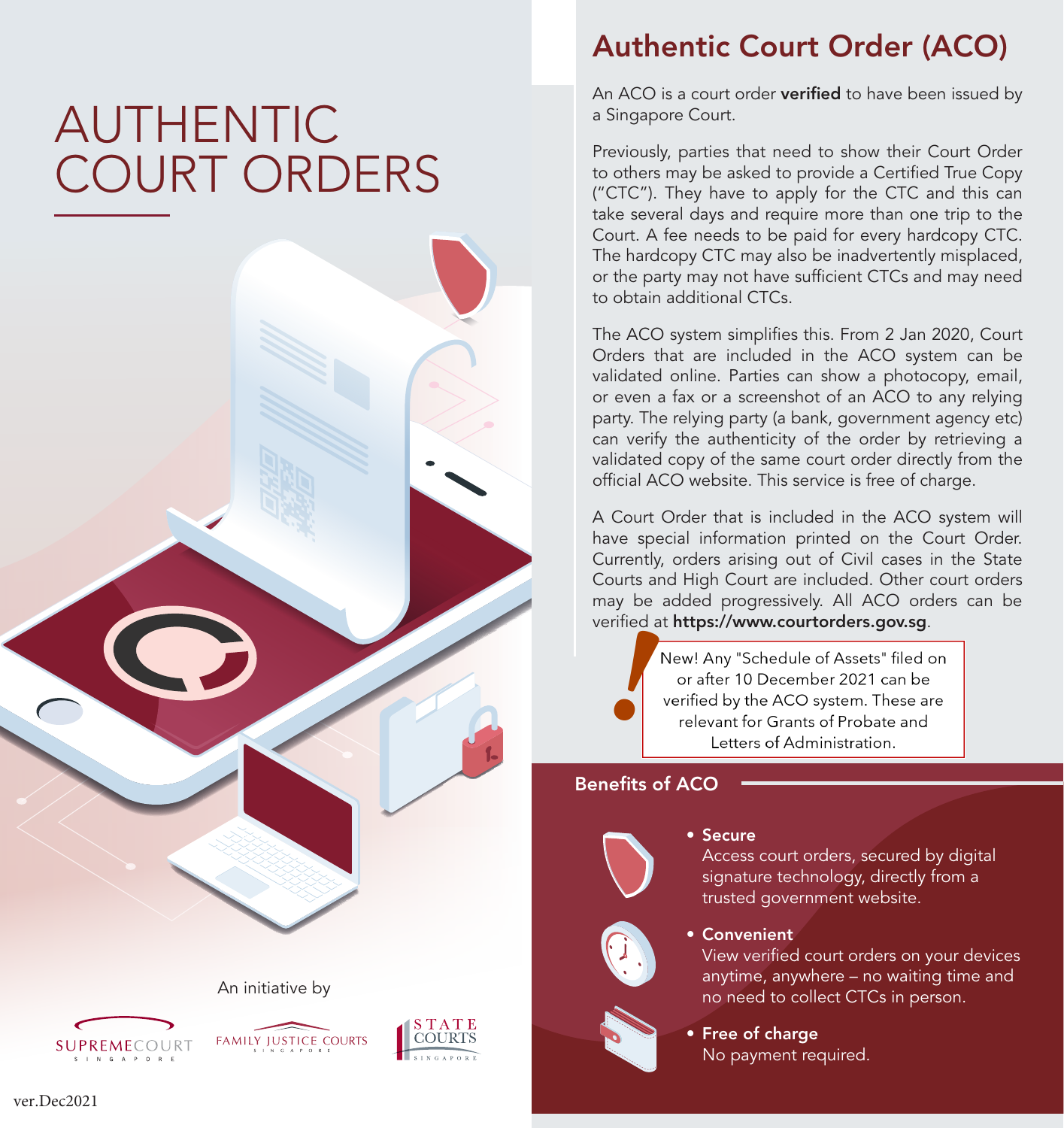## How are court orders verified?

Depending on the medium in which they are received, court orders may be verified by following the steps listed below.

### Hard Copy



### Soft Copy

| Step 1          |   |
|-----------------|---|
| Requestor       |   |
| obtains a soft  |   |
| copy ACO        |   |
| (in PDF format) | i |
|                 |   |
|                 |   |

Requestor uses official Adobe Acrobat software to view softcopy of the ACO, and verifies ACO by checking the "Signature Panel"



The Signature Panel will show whether the softcopy has been modified, and will also verify that the softcopy was digitally "signed" by the Judiciary



*Recipients can trust the softcopy after verifying the Signature Panel, or the recipient can directly retrieve the ACO from the ACO Portal once more.*